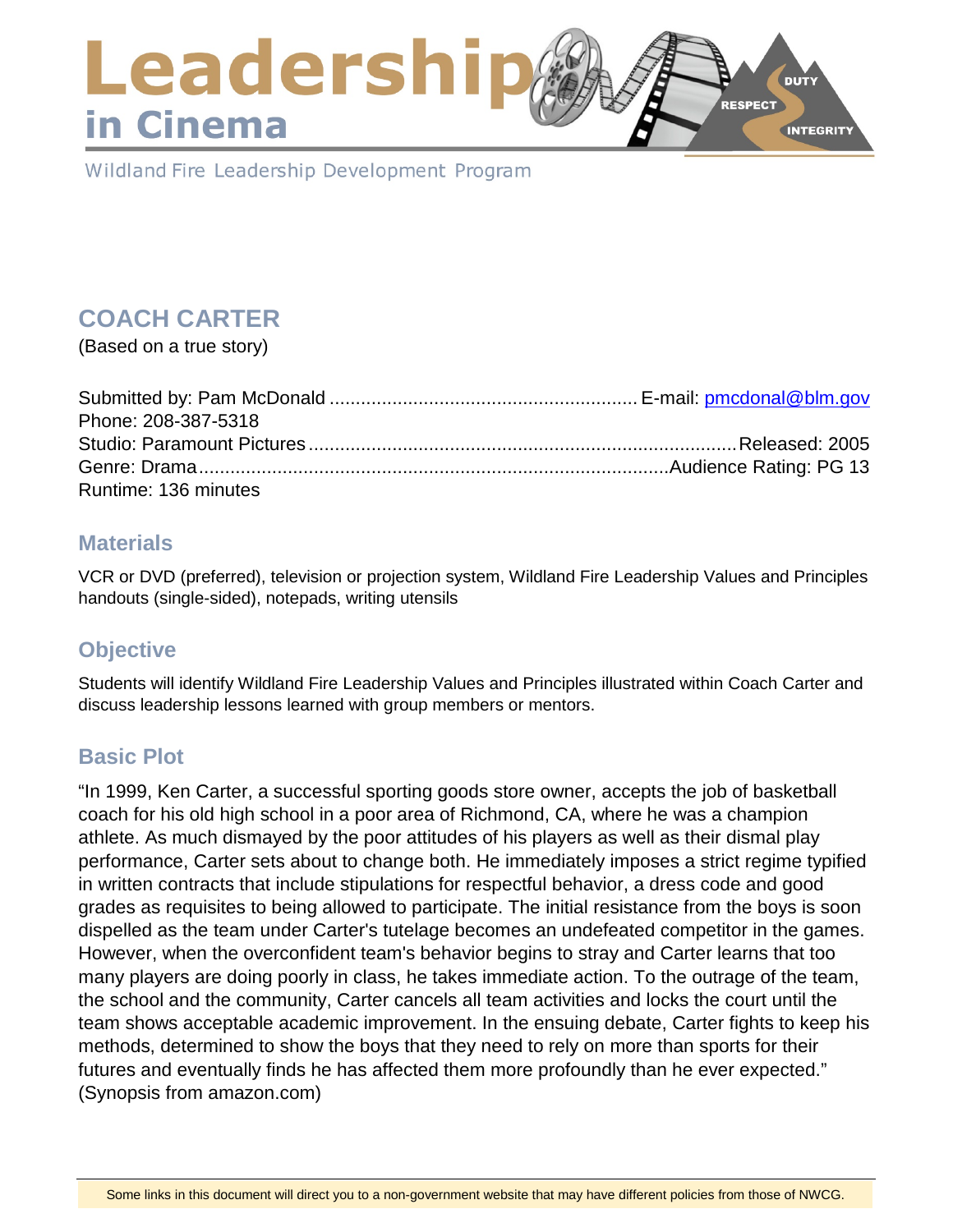# **Cast of Main Characters**

# **Facilitation Options**

Various avenues can be pursued depending upon the facilitator's intent. At a minimum, students can identify the Wildland Fire Leadership Values and Principles that are illustrated in the film. Students should be less concerned with how many principles they view within the film and more concerned with how the principles they do recognize can be used in their self-development as a leader.

The film can be viewed in its entirety or by clip selection depending on facilitator intent and time schedules. Another method is to have the employee(s) view the film on his/her and then hold the discussion session.

The DVD version of the film includes a 20-minute interview with Coach Carter.

### **Full-film Facilitation Suggestion**

When opting for the full-film method, the facilitator should determine a good breaking point near the middle of the film.

- 1. Review the Wildland Fire Leadership Values and Principles with students.
- 2. Advise students to document instances within the film that illustrate/violate the Wildland Fire Leadership Values and Principles on the handout provided.
- 3. Break students into small discussion groups.
- 4. Show students Coach Carter.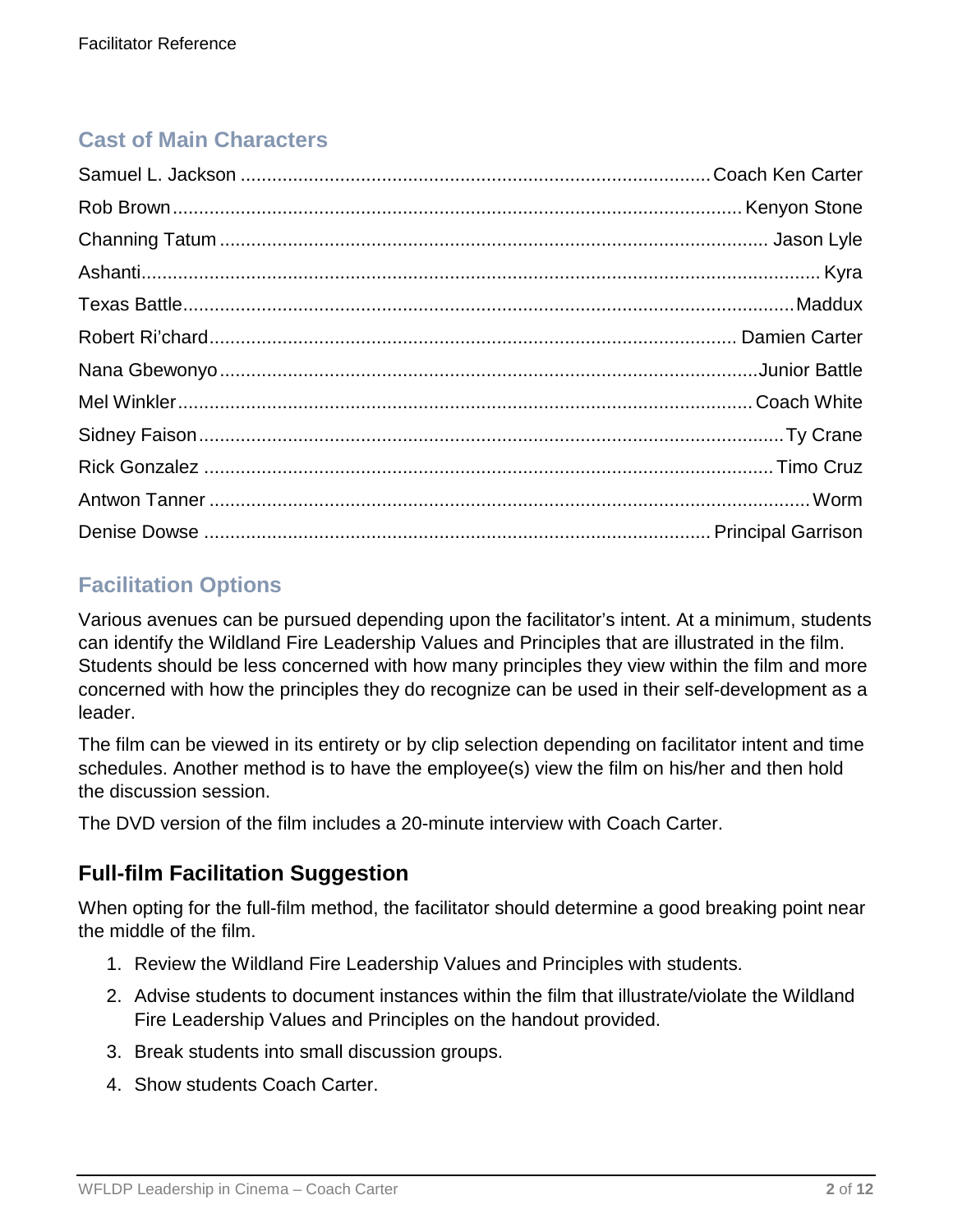- 5. Break. (Suggestion: After Coach Carter announces to the team that they will be playing in the Bayhill Holiday Tournament and right before the dance—counter approximately 1:00:40)
- 6. Begin the guided discussion.
- 7. Provide a short synopsis with some "ticklers" to pay attention before beginning the rest of the film.
- 8. Resume the film.
- 9. Have students discuss their findings and how they will apply leadership lessons learned to their role in wildland fire suppression. Facilitate discussion in groups that have difficulty.
- 10.Wrap up the session and encourage students to apply leadership lessons learned in their personal and work lives.

# **Clip Facilitation Suggestion**

- 1. Review the Wildland Fire Leadership Value or Principle(s) targeted for discussion. (May be given or ask students to identify the value or principle being illustrated after viewing the clip.)
- 2. Show the clip.
- 3. Facilitate discussion regarding the clip and corresponding value and/or principle.
- 4. Break students into small discussion groups.
- 5. Have students discuss their findings and how they will apply leadership lessons learned to their role in wildland fire suppression. Facilitate discussion in groups that have difficulty.
- 6. Wrap up the session and encourage students to apply leadership lessons learned in their personal and work lives

### *Possible Clip Usage*

The following clips may assist facilitators with leadership discussions. All times are approximate.

8:45 – 15:17 Coach Carter introduces himself to the team and expresses his intent and expectations to the team. 20:12 – 21:47 Coach Carter holds a contract meeting with players and parents. 32:42 – 36:11 Timo wants back on the team. "What do I have to do. . .?" Coach Carter gives what seems to be an impossible task. "What is your deepest fear? Inadequate?" 40:55 – 43:23 Timo fails to perform the required drills to get back on the team. The team members step up and do the drills for him. "One person struggles; we all struggle. One player triumphs; we all triumph."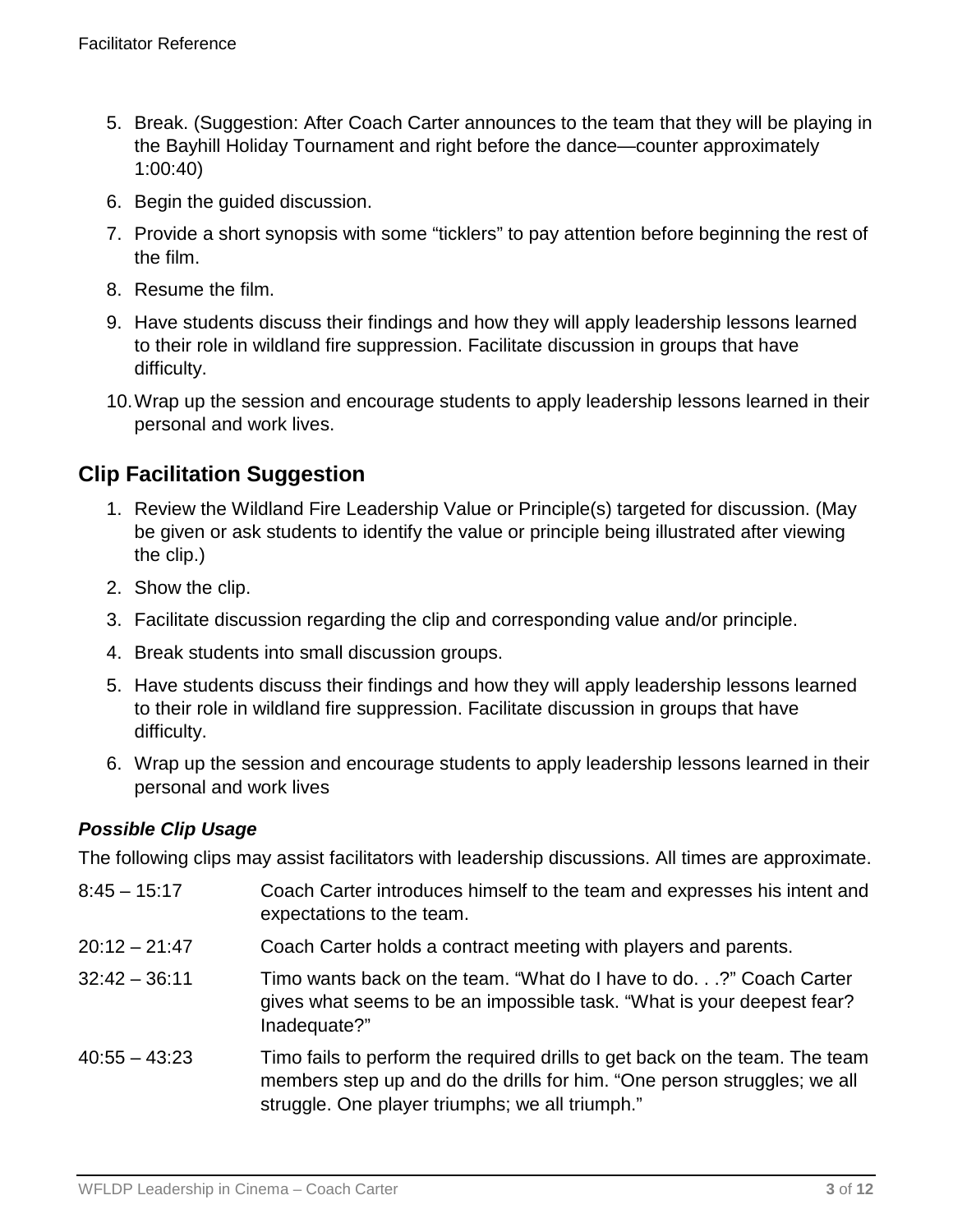| $45:39 - 47:47$     | Coach Carter confronts the team about their attitudes—humiliating<br>opponents and taunting after every score.                                                                                                                                                                                                                                                  |
|---------------------|-----------------------------------------------------------------------------------------------------------------------------------------------------------------------------------------------------------------------------------------------------------------------------------------------------------------------------------------------------------------|
| $48:59 - 53:17$     | Coach Carter speaks with the team about the insulting use of the term<br>"nigga." Tells the senior players he feels they can play at the college level<br>but the classroom comes first.                                                                                                                                                                        |
| $1:18:21 - 1:19:41$ | Coach Carter talks to players on the way home from winning the Bayhill<br>Holiday Tournament and the party that ensued thereafter. Timo gives<br>Coach Carter feedback on what he thought was the coach's intent.                                                                                                                                               |
| $1:21:29 - 1:23:41$ | Coach Carter locks up the gym and cancels practices since many<br>students are failing academically. "We have failed. We've failed each<br>other."                                                                                                                                                                                                              |
| $1:23:41 - 1:24:47$ | Interaction between Coach Carter and Principal Garrison regarding the<br>removal of the lock and the principles behind his actions.                                                                                                                                                                                                                             |
| $1:27:06 - 1:29:48$ | Team meeting in the library.                                                                                                                                                                                                                                                                                                                                    |
| $1:39:17 - 1:44:15$ | School board meeting to determine if the lock on the gym should be<br>removed. Ethical dilemma between winning and learning. "Consider the<br>message you are sending to these boys. Same as sending to pro<br>athletes-they are above the law."                                                                                                                |
| $1:44:15 - 1:47:33$ | Coach Carter and Principal Garrison discuss his leaving due to the<br>message that is being sent. Players support Coach Carter. Team realizes<br>that they had a contract and must become student athletes in order to get<br>into college and have a better life. Timo gives his rendition of Marianne<br>Williamson's Our Deepest Fear from A Return to Love. |
| $2:04:35 - 2:05:04$ | Motivational speech from Coach Carter to players at state game. "But<br>gentlemen, just because you deserve this doesn't mean they're gonna<br>give it to you. Sometimes you gotta take what's yours.                                                                                                                                                           |
| $2:07:39 - 2:09:47$ | Coach Carter's acknowledgement of a job well done. Thank you. "I had a<br>plan. That plan failed. I came to coach basketball players, and you<br>become students. I came to teach boys and you became men. And for<br>that I thank you."                                                                                                                        |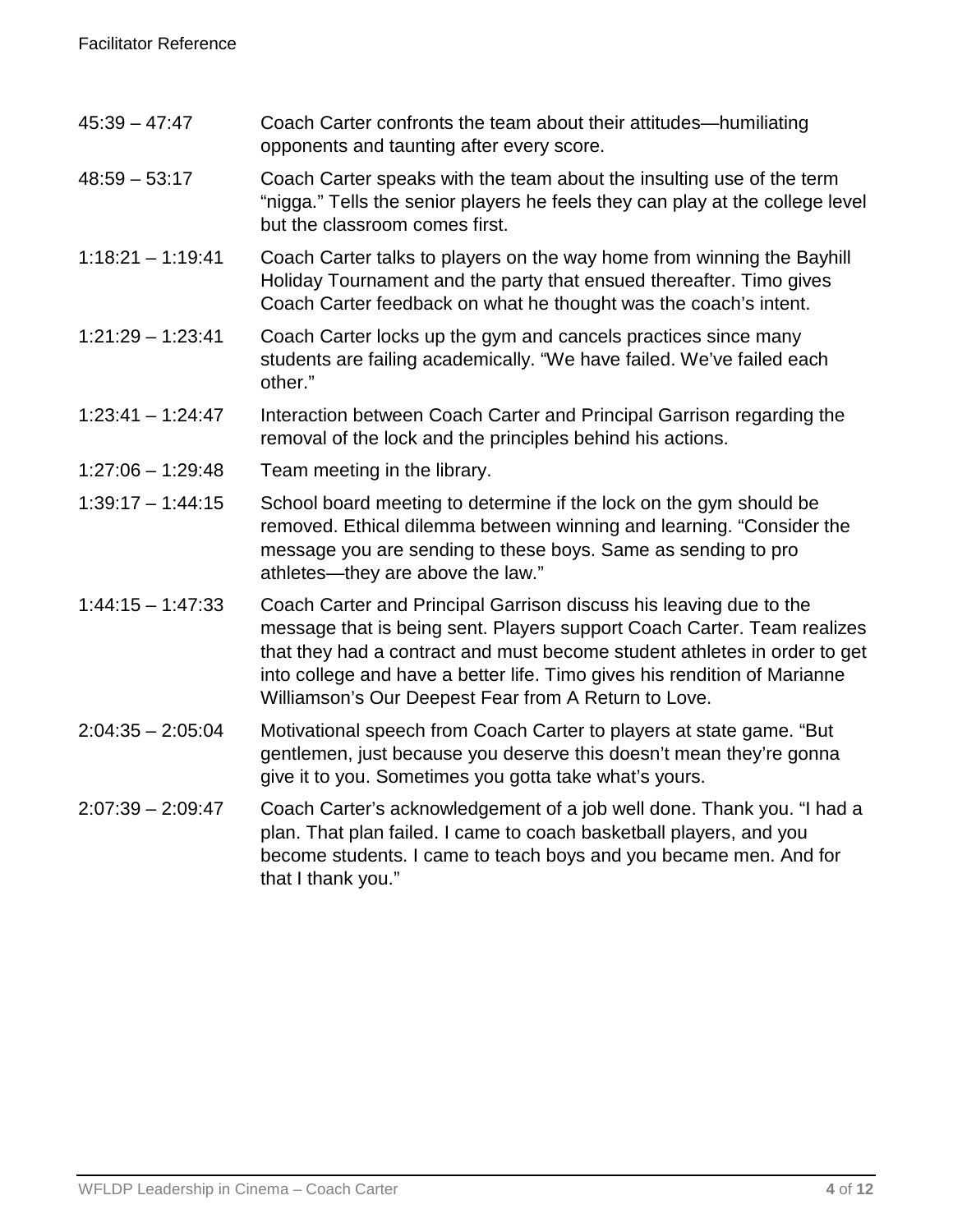# **Mentor Suggestion**

Use either method presented above. The mentor should be available to the student to discuss lessons learned from the film as well as incorporating them to the student's leadership selfdevelopment plan.

Encouraging individuals to keep a leadership journal is an excellent way to document leadership values and principles that are practiced.

Suggest other Leadership Toolbox items that will contribute to the overall leadership development of the student.

Hyperlinks have been included to facilitate the use of the Wildland Fire Leadership Development [Program website.](http://www.fireleadership.gov/) Encourage students of leadership to visit the [website.](http://www.fireleadership.gov/)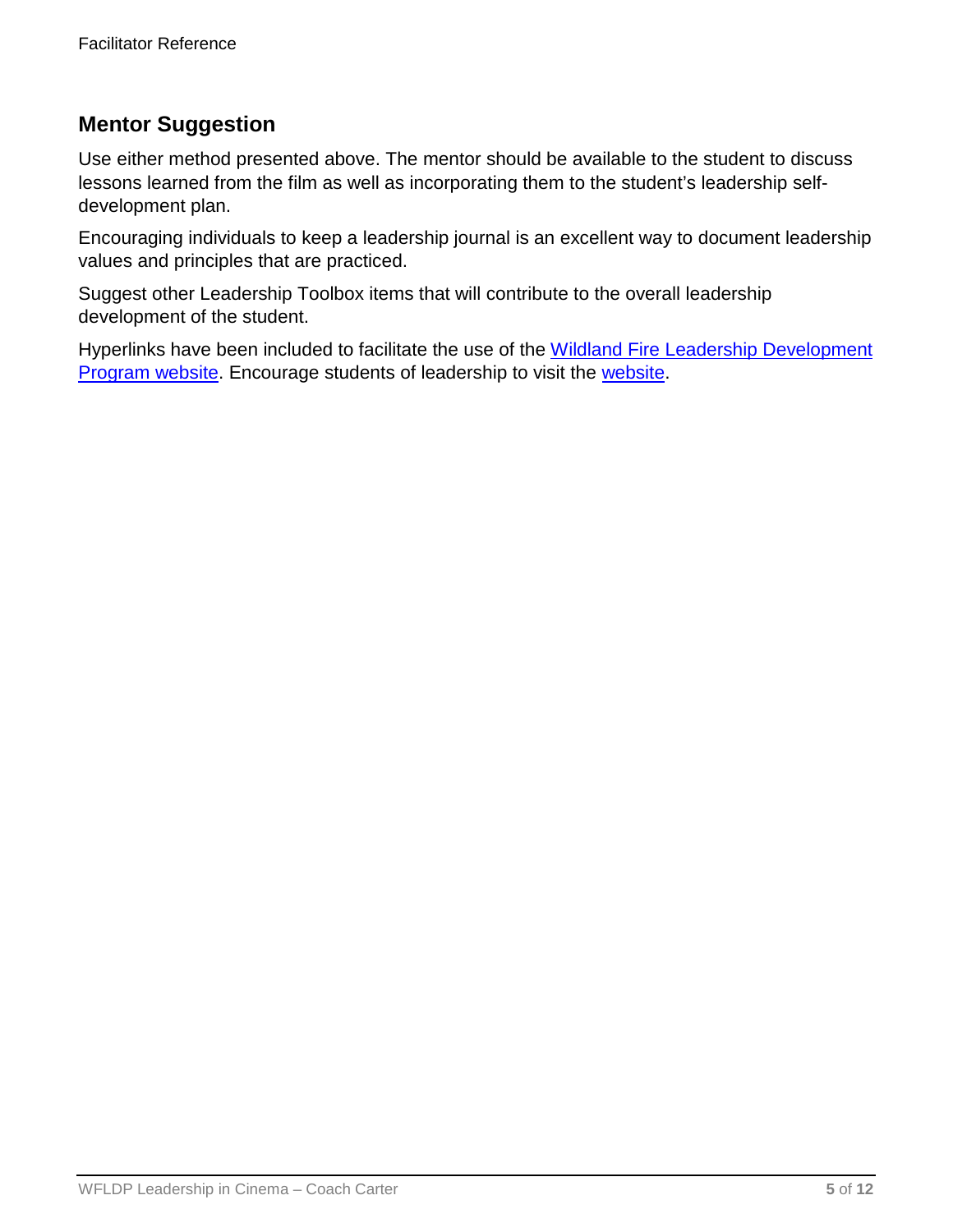The following clips illustrate the Wildland Leadership Values and Principles (a support or violation of). These are only guidelines and may be interpreted differently by other views; they are presented as a guide for facilitation.

### *Duty*

- Coach Carter wants to coach Richmond players with the intent of instilling values—to change their outlook on the future. (Be proficient in your job, both technically and as a leader.)
- Coach Carter has each player sign a contract before they can be on the team. (Develop your subordinates for the future.)
- Coach Carter attempts to get progress reports from the teachers prior to students getting into academic trouble even though the teachers fail to submit until the players are in trouble. (Maintain situation awareness in order to anticipate needed actions.)
- When the students grades do not meet the specifications of the contract. Coach Carter locks the gym and cancels games. (Adhere to professional standard operating procedures.)
- Coach Carter is willing to cancel important games if the players cannot bring up their grades. (Develop contingencies and consider consequences.)

### *Respect*

- Coach Carter has each player sign a contract before they can be on the team. (Provide early warning to subordinates of tasks they will be responsible for.)
- Damien Carter wants to be coached by his father. His father would like him to stay at St. Francis but allows him to join Richmond's team. (Know your subordinates and look out for their well-being.)
- Coach Carter tells the senior players that they have the ability to compete at the college level if they can perform academically.
- Coach Carter takes Timo into his home after Cousin Renny is killed. (Know your subordinates and look out for their well-being.)
- Coach Carter locks the gym to all players even though some have high academic marks. (Apply disciplinary measures equally.)

### *Integrity*

- Coach White admits that he needs to turn over coaching responsibilities to someone else. (Know the strengths/weaknesses in your character and skill level.)
- Coach Carter informs Principal Garrison of the need for contracts and the locking of the gym. (Keep your superiors informed of your actions.)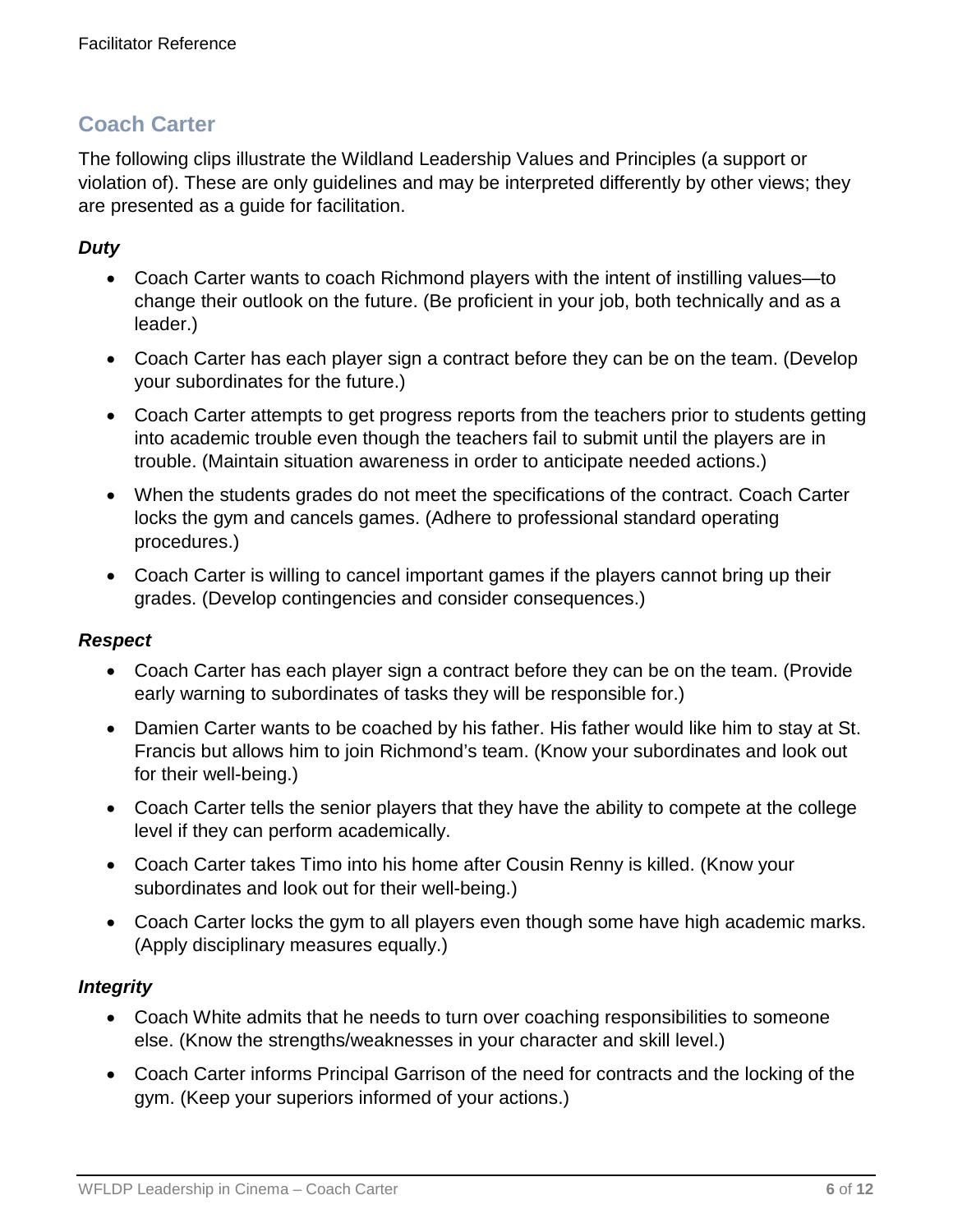- Coach Carter locks the gym after many players fail to meet the academic portion of their contract. (Choose the difficult right over the easy wrong.)
- Even though the school board votes to remove the lock, the players choose to meet in the library until their grades improve. (Accept full responsibility for and correct poor team performance.)
- Coach Carter disagrees with the school board's decision and lack of teacher support sending the wrong message to the players. He is will to resign. (Set the example.)

### **Guided Discussion – Possible Answers**

- 1. What does Coach Carter do the first day that sets the stage for the season?
	- Answers will vary but may include:
		- o Institutes a player/parent contract.
		- oAllows the previous year's top scorers to quit the team when they won't take the contract.
		- o Identifies the consequences for actions.
		- o Identifies his expectations for player conduct and performance—where to sit in class, what to wear on game day, what time to be at practice.
- 2. What is Coach Carter's intent? Did he accomplish what he set out to do?
	- Answers will vary but may include:
		- oTo win both on and off the court
		- oTo be student athletes
		- o Carter accomplished more than he intended. "You've achieved something that some people spend their whole lives trying to find. What you achieved is that ever-elusive victory within. . . I had a plan. That plan failed. I came to coach basketball players and you became students. I came to teach boys and you became men. And for that I thank you."
- 3. What message did the principal, school board, teachers and parents send to the player and community with regard to Coach Carter's enforcing the consequences of the contract? How important is the message that a leader sends to peers, superiors and subordinates?
	- Answers will vary but may include:
		- oWinning was more important than education.
		- oThe players are above the "law."
		- o His method was just a scare tactic.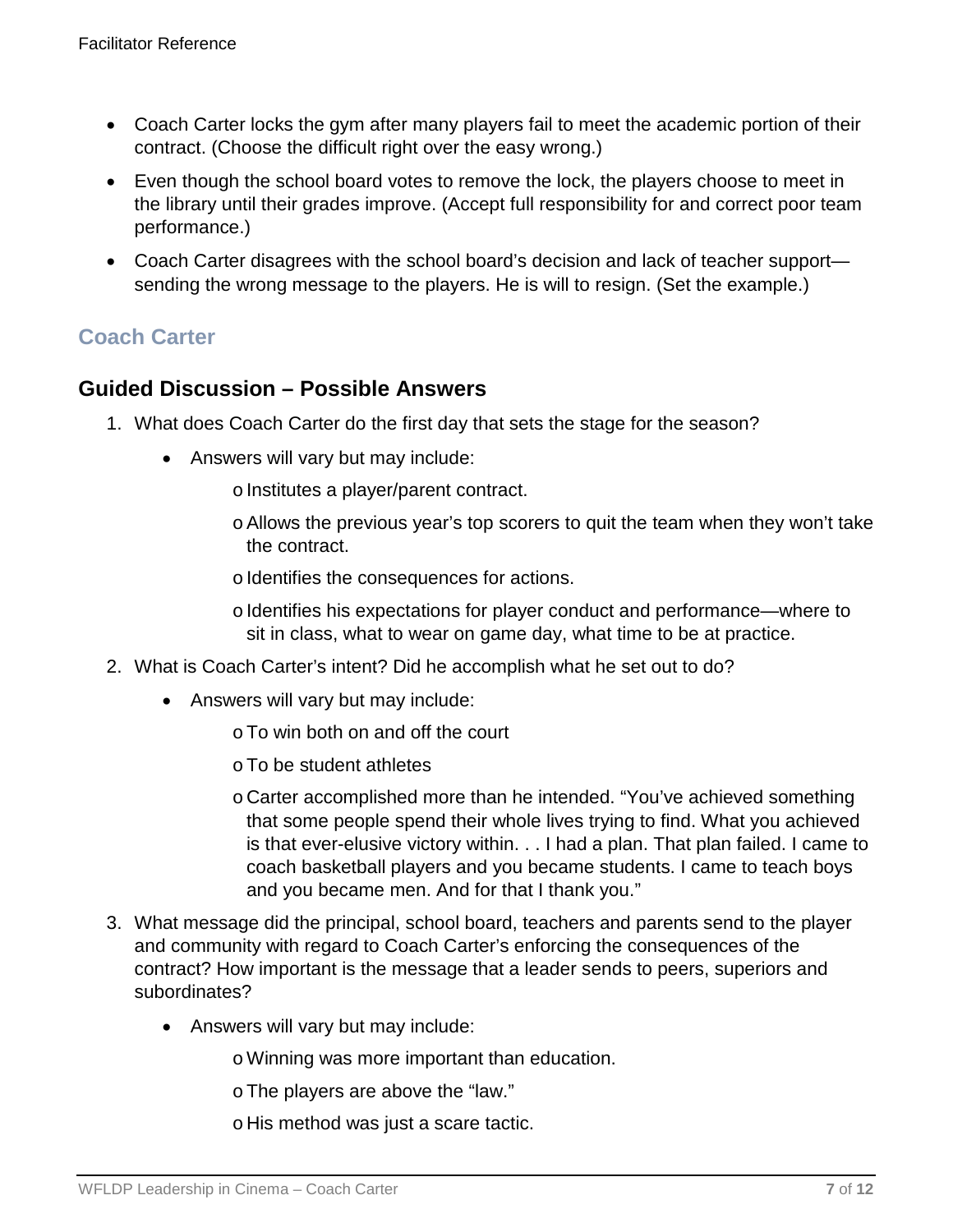- oBasketball is all that the boys have.
- o Communication is one of the most important tools that a leader uses. The message that is given and received is vital for successful leadership. Leaders should ensure that the message sent is the one received feedback.
- 4. Coach Carter's leadership style requires that the players show each other respect—one of the Wildland Fire Leadership Values. Identify at least two ways Coach Carter required his players to show respect.
	- Answers will vary but may include:

o Use the term "sir"

o Refrain from using the term "nigga"

5. Discuss Timo's speech adapted from Marianne Williamson's A Return to Love.

*"Our deepest fear is not that we are inadequate. Our deepest fear is that we are powerful beyond measure. It is our light, not our darkness that most frightens us. Your playing small does not serve the world. There is nothing enlightened about shrinking so that other people won't feel insecure around you. We were all meant to shine, as children do. It's not just in some of us, it's in everyone. And as we let our own light shine, we unconsciously give other people permission to do the same. As we are liberated from our own fear, our presence automatically liberates others."*

- 6. Principal Garrison and Coach Carter have a discussion regarding what each believes is the other's leadership role. What does each believe is the other's role? Is Coach Carter stepping beyond his area of responsibility? Discuss chain of command and when it is appropriate to act outside one's responsibility on the fireline.
	- Answers will vary but may include:
		- oPrincipal Garrison believes that Coach Carter's job is to win basketball games.
		- o Coach Carter believes that Principal Garrison's job is to educate kids.
- 7. Is Coach Carter's leadership decision to allow Timo back on the team twice fair to the other team members? Have you experience a similar situation during your career in the wildland fire service? If so, how did you handle the situation?
	- Answers will vary.
- 8. Give an example(s) of team cohesion in the film. What tool does the wildland fire community have to assess team cohesion?
	- Answers will vary but may include:
		- oTimo is unable to complete the necessary sit ups and suicides to get back on the team. The other team members do them for him.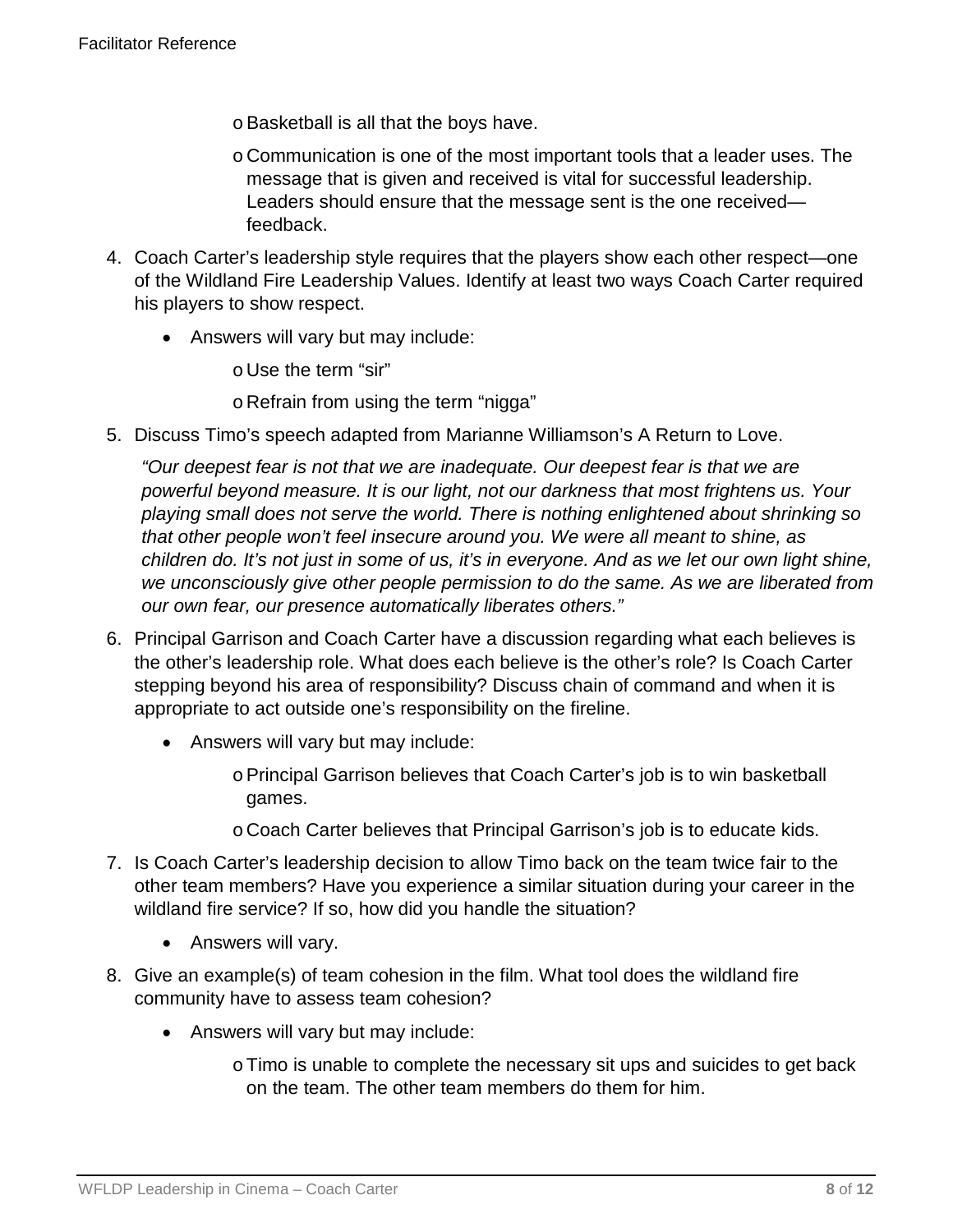- oThe team unifies behind Coach Carter when the school board orders the removal of the lock. The players note that the school board can cut the lock but can't make them play.
- o Mission Centered Solutions developed the Crew Cohesion Assessment Tool [\(Click here: http://www.nwcg.gov/wfldp\)](http://www.nwcg.gov/wfldp)
- 9. Coach Carter uses himself as a bad example of exhibiting human behavior when the team begins to humiliate and taunt the other teams. He asks the team to show some class and act like a champion. Does this type of behavior exist within the wildland fire community? What can be done to stop this from occurring?
	- Answers will vary but may include:
		- o Duty, Respect, and Integrity are the foundation of the Wildland Fire Leadership Development Program.
		- o Committing to developing one's self at all leadership levels (new leaders, leaders of people, leaders of leaders, leaders of organizations and senior leaders) is critical to developing a professional wildland fire service—one in which agency, team, crew, etc., affiliation is secondary to completion of the mission.
		- o Leaders at all levels of the organization should abide by and promote the Wildland Fire Leadership Values and Principles.
- 10.Coach Carter truly believes that his duty is to develop his subordinates for the future. As a leader, how can you help develop your subordinates for the future?
	- Answers will vary but may include:
		- o Clearly state expectations.
		- o Delegate those tasks that you are not required to do personally.
		- o Consider individual skill levels and development needs when assigning tasks.
		- oAssist subordinates with an Individual Development Plan (IDP).
		- oAvoid micro-management.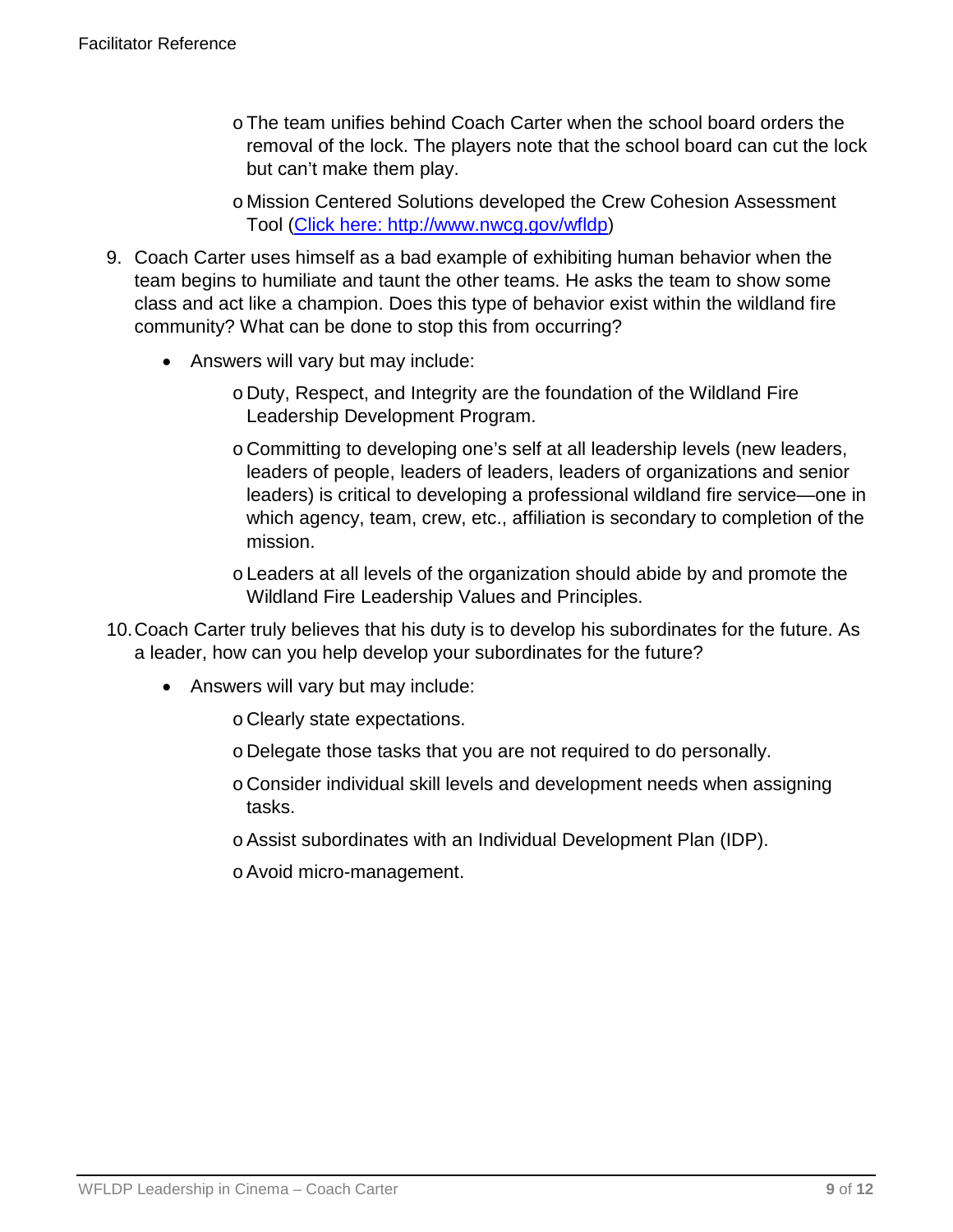#### Be proficient in your job, both technically & as a leader.

- Take charge when in charge.
- Adhere to professional standard operating procedures.
- Develop a plan to accomplish given objectives.

#### Make sound & timely decisions.

- Maintain situation awareness in order to anticipate needed actions.
- Develop contingencies & consider consequences.
- Improvise within the commander's intent to handle a rapidly changing environment.

#### Ensure that tasks are understood, supervised, accomplished.

- Issue clear instructions.
- Observe & assess actions in progress without micro-managing.
- Use positive feedback to modify duties, tasks & assignments when appropriate.

#### Develop your subordinates for the future.

- Clearly state expectations.
- Delegate tasks that you are not required to do personally.
- Consider individual skill levels & developmental needs when assigning tasks.

#### Know your subordinates and look out for their well-being.

- Put the safety of your subordinates above all other objectives.
- Take care of your subordinate's needs.
- Resolve conflicts between individuals on the team.

#### Keep your subordinates informed.

- Provide accurate & timely briefings.
- Give the reason (intent) for assignments & tasks.
- Make yourself available to answer questions at appropriate times.

#### Build the team.

- Conduct frequent debriefings with the team to identify lessons learned.
- Recognize accomplishments & reward them appropriately.
- Apply disciplinary measures equally.

#### Employ your subordinates in accordance with their capabilities.

- Observe human behavior as well as fire behavior.
- Provide early warning to subordinates of tasks they will be responsible for.

- Consider team experience, fatigue & physical limitations when accepting assignments.

#### Know yourself and seek improvement.

- Know the strengths/weaknesses in your character & skill level.
- Ask questions of peers & supervisors.
- Actively listen to feedback from subordinates.

#### Seek responsibility and accept responsibility for your actions.

- Accept full responsibility for & correct poor team performance.
- Credit subordinates for good performance.
- Keep your superiors informed of your actions.

#### Set the example.

- Share the hazards & hardships with your subordinates.
- Don't show discouragement when facing setbacks.
- Choose the difficult right over the easy wrong.





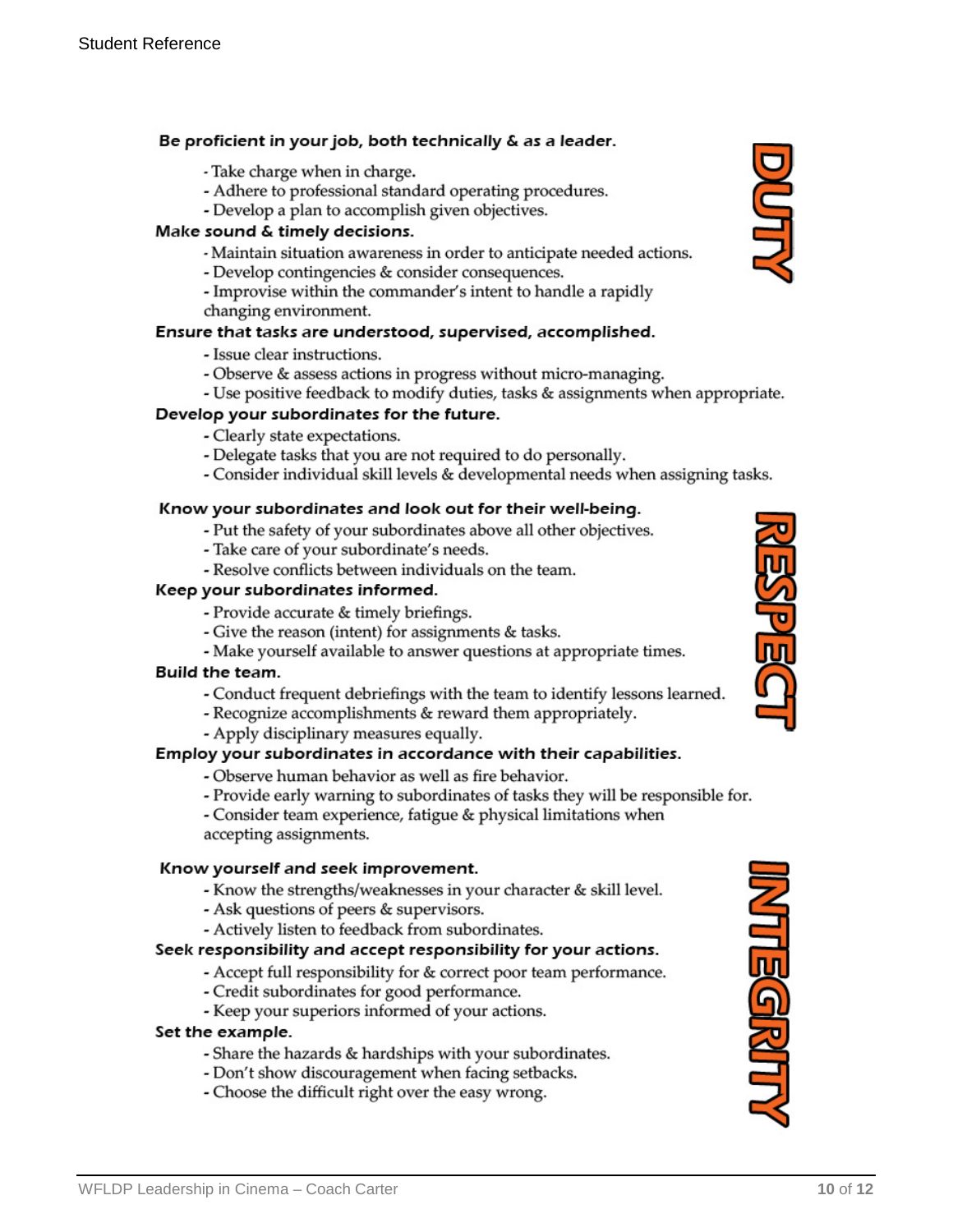- 1. Document film clips illustrating the Wildland Fire Leadership Values and Principles.
- 2. Discuss leadership lessons learned from the film with group members or mentor.

### **Duty**

- Be proficient in your job, both technically and as a leader.
- Make sound and timely decisions.
- Ensure that tasks are understood, supervised and accomplished.
- Develop your subordinates for the future.

### **Respect**

- Know your subordinates and look out for their well-being.
- Keep your subordinates informed.
- Build the team.
- Employ your subordinates in accordance with their capabilities.

# **Integrity**

- Know yourself and seek improvement.
- Seek responsibility and accept responsibility for your actions.
- Set the example.